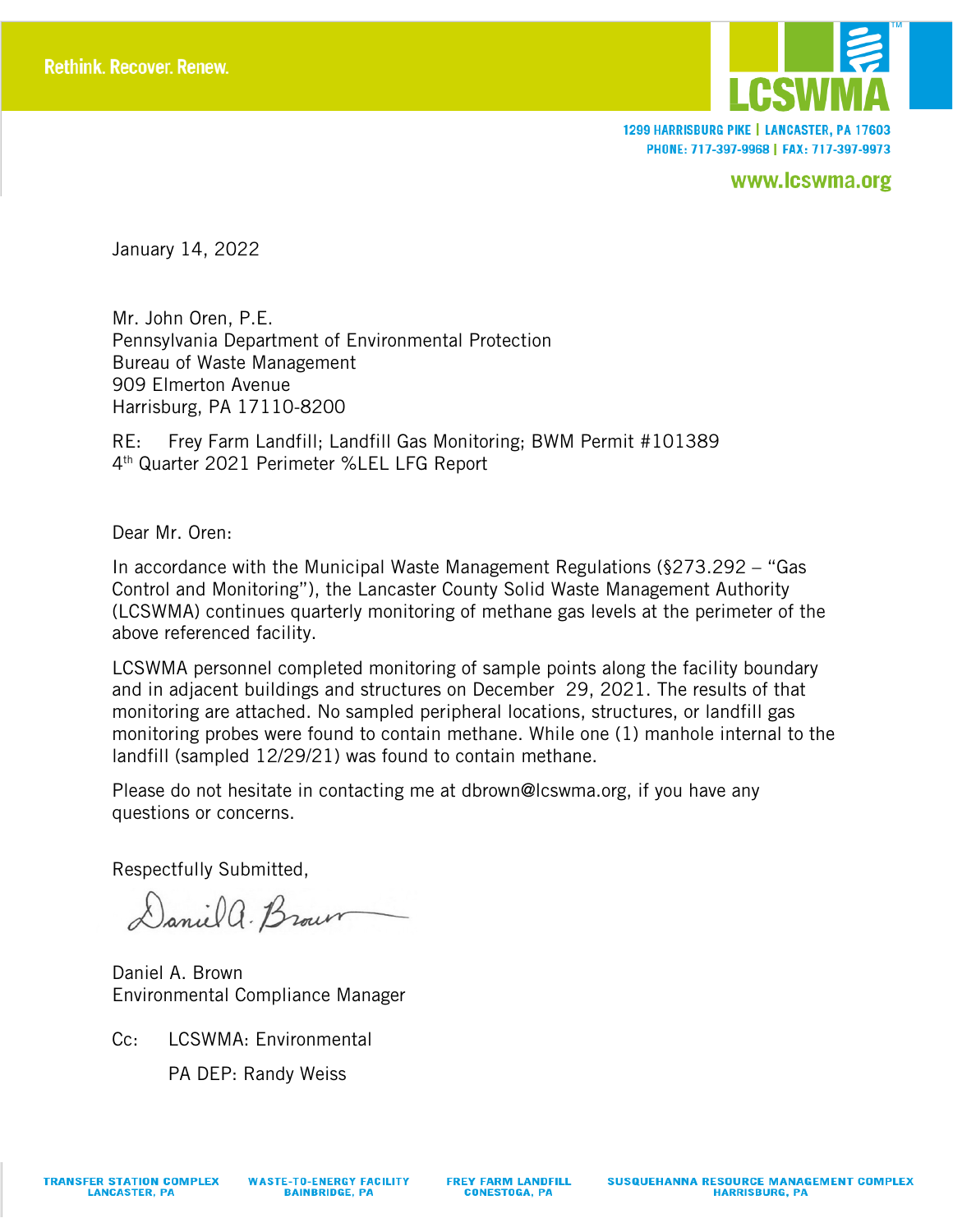## FREY FARM LANDFILL METHANE MONITORING PROGRAM SAMPLE POINT INSPECTION FORM

| <b>SAMPLE</b>  |                                        | METHANE LEVEL (as % LEL) |              |              |              |  |  |
|----------------|----------------------------------------|--------------------------|--------------|--------------|--------------|--|--|
| <b>POINT</b>   | <b>DESCRIPTION</b>                     | <b>DATE</b>              | <b>DATE</b>  | <b>DATE</b>  | <b>DATE</b>  |  |  |
| <b>NUMBER</b>  |                                        | 3/25/21                  | 6/14/21      | 9/28/21      | 12/29/21     |  |  |
| 1              | PUMP STATION; AIR SPACE                | $\mathbf 0$              | 0            | 0            | 0            |  |  |
| $\overline{2}$ | PUMP STATION; STRUCTURE INTERIOR       | $\mathbf 0$              | $\Omega$     | 0            | 0            |  |  |
| 3              | <b>MANHOLE 1S</b>                      | 0                        | $\Omega$     | 0            | 0            |  |  |
| 4,5,6,7        | (DELETED)                              | No Longer Monitored      |              |              |              |  |  |
| 8              | <b>SEE MAP</b>                         | $\mathbf 0$              | 0            | 0            | $\mathbf 0$  |  |  |
| 9              | <b>SEE MAP</b>                         | 0                        | $\Omega$     | 0            | 0            |  |  |
| 10             | <b>SEE MAP</b>                         | 0                        | $\Omega$     | 0            | 0            |  |  |
| 11             | <b>SEE MAP</b>                         | 0                        | 0            | 0            | 0            |  |  |
| 12             | <b>SEE MAP</b>                         | 0                        | 0            | 0            | 0            |  |  |
| 13             | <b>SEE MAP</b>                         | 0                        | 0            | 0            | 0            |  |  |
| 14             | <b>SEE MAP</b>                         | 0                        | $\Omega$     | 0            | 0            |  |  |
| 15             | <b>SEE MAP</b>                         | 0                        | $\Omega$     | 0            | 0            |  |  |
| 16             | <b>SEE MAP</b>                         | 0                        | 0            | 0            | 0            |  |  |
| 17             | <b>SEE MAP</b>                         | 0                        | $\Omega$     | 0            | 0            |  |  |
| 18             | FFLTP; INFLUENT PIPE GALLEY            | $\Omega$                 | 0            | 0            | 0            |  |  |
| 19             | <b>MANHOLE 2PB</b>                     | 4                        | 4            | 0            | 3            |  |  |
| 20             | MANHOLE 2IA-P                          | 0                        | $\Omega$     | 0            | 0            |  |  |
| 21             | <b>MANHOLE 2IB-P</b>                   | 0                        | 0            | $\mathbf{0}$ | 0            |  |  |
| 22             | NW CELL 2 (SEE MAP)                    | 0                        | $\Omega$     | 0            | 0            |  |  |
| 23             | <b>SEE MAP</b>                         | 0                        | 0            | 0            | 0            |  |  |
| 24             | <b>SEE MAP</b>                         | 0                        | 0            | 0            | 0            |  |  |
| 25             | <b>MANHOLE 3A-S</b>                    | $\Omega$                 | 0            | 0            | 0            |  |  |
| 26             | <b>MANHOLE 3A-P</b>                    | 0                        | 0            | 0            | 0            |  |  |
| 27             | FFMP005W                               | 0                        | $\Omega$     | 0            | 0            |  |  |
| 28             | FFMP013W <sup>1</sup>                  | <b>NA</b>                | <b>NA</b>    | <b>NA</b>    | <b>NA</b>    |  |  |
| 29             | FFMP016W (removed June 2021)           | 0                        | 0            | <b>NA</b>    | <b>NA</b>    |  |  |
| 30             | <b>TRUCKWASH DRAIN PIT</b>             | 0                        | $\Omega$     | $\mathbf{0}$ | $\mathbf 0$  |  |  |
| 31             | <b>MAINTENANCE BUILDING OFFICE</b>     | 0                        | 0            | 0            | 0            |  |  |
| 32             | <b>MAINTENANCE BUILDING LUNCH ROOM</b> | 0                        | $\mathbf{0}$ | 0            | $\mathbf{0}$ |  |  |
| 33             | MAINTENANCE BUILDING STORAGE AREA      | 0                        | $\Omega$     | 0            | 0            |  |  |
| 34             | <b>COMPLIANCE BUILDING LAB</b>         | 0                        | $\Omega$     | 0            | 0            |  |  |
| 35             | <b>COMPLIANCE BUILDING OFFICE</b>      | $\Omega$                 | 0            | 0            | 0            |  |  |
| 36             | FFLTP EQ. TANKS METER PIT              | 0                        | $\mathbf{0}$ | 0            | 0            |  |  |
| 37             | <b>CELL 1 CLEANOUT</b>                 | No Longer Monitored      |              |              |              |  |  |
| 38             | LASA PUMP STATION STRUCTURE INTERIOR   | $\mathbf 0$              | $\mathbf 0$  | 0            | $\mathbf{0}$ |  |  |
| 39             | LASA PUMP STATION AIR SPACE            | $\Omega$                 | $\Omega$     | 0            | 0            |  |  |
| 40             | <b>MANHOLE 4S</b>                      | $\mathbf 0$              | $\mathbf{0}$ | 0            | 0            |  |  |

Revised Date: Feb '11 - Added LFG Probe locations 49 through 56

<sup>1</sup> FFMP013W Location - Well Abandoned